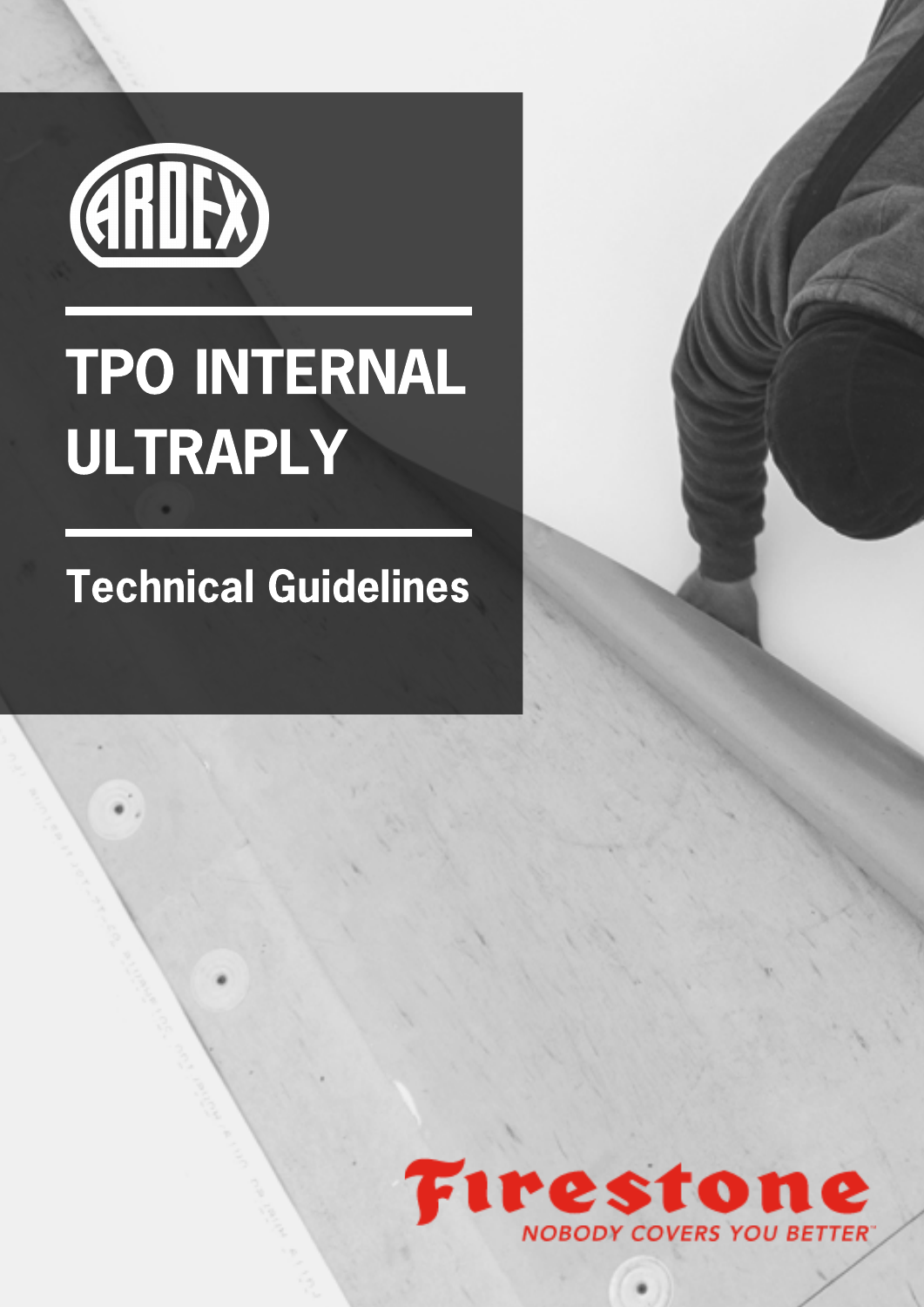## Introduction

This manual introduces Firestone's UltraPly™ TPO roofing systems, of which the main component is the Firestone UltraPly™ TPO roofing membrane. Firestone prepared this document as a general guide to assist architects and specifiers during the design of roofing projects. It will help them select the most appropriate roofing components and build a safe, secure and durable roofing system for both new projects and refurbishment. The present document has also been developed for roofing contractors to guide them during installation. Finally, it will help the building owner and the project manager to monitor and inspect the installation.

Conventional multi-layer bituminous membranes have long been the primary roofing system for residential and commercial buildings. This started to change in the early 1960's, when single-ply roofing systems based on products and technologies derived from elastomer and polymer industries were introduced as an alternative. EPDM-rubber and PVC were initially the two most popular and successful membrane systems. More recently they are facing competition from TPO roofing systems.

Polyolefin membranes were first introduced in the seventies for below grade and tunnel applications. New developments in polymer and processing technology were necessary before these membranes moved with success into the roofing industry.

Today, TPO membranes have been widely and globally adopted as the "new generation" membranes that combine the durability and longevity of rubber with the heat weldability of thermoplastics.

Firestone Building Products, part of the Bridgestone Corporation, has been a pioneer and innovator in rubber polymer technology for over 100 years and is recognized as a global leader in the roofing industry.

Firestone's expertise with polyolefin membranes dates back from the early 1980's, when Bridgestone developed a polyolefin membrane for below grade applications. When Firestone and Bridgestone merged in 1988, this technology was transferred to Firestone Building Products, who started a comprehensive R&D program to develop a flexible and durable polyolefin roofing membrane.

Today, UltraPly™ TPO membranes and accessories are manufactured in the USA in accordance to ASTM and EN standards. The first UltraPly™ TPO roofs were installed in Las Vegas (USA) in 1996 and in Spain in 1999.

These guidelines provide the latest information regarding the installation of UltraPly™ TPO roofing systems and are based on Firestone's vast and global experience in commercial roofing. However, all information and illustrations within this document are exclusively given for guidance and should not be considered as being all-inclusive, nor as a substitute for good roofing practice.

As Firestone continuously strives to improve the performance of its products and roofing systems, it may occur that changes are made to our products and installation specifications. We therefore reserve the right to change or modify any of the information of these guidelines in the future.

Roofs subject to special conditions and design considerations not contained within these guidelines should be discussed with Firestone's technical department.

It is important to understand that Firestone Building Products is a supplier of roofing materials and does not practice architecture, engineering or installation. The design responsibility therefore remains exclusively with the architect, specifier, roofing contractor or building owner, while the responsibility for installation remains exclusively with the roofing contractor. Firestone is therefore not responsible for the performance of its products when damage is caused by errors in design and/or installation.

Firestone trusts that careful consideration of the information contained in this document will provide designers, roofing contractors and building owners with a sound basis to select, design, specify, detail and install a durable roofing system.

We wish you a pleasant reading and efficient use of this document and welcome any comment or recommendation to continue improving our services.

© Firestone Building Products, 2018. All rights reserved.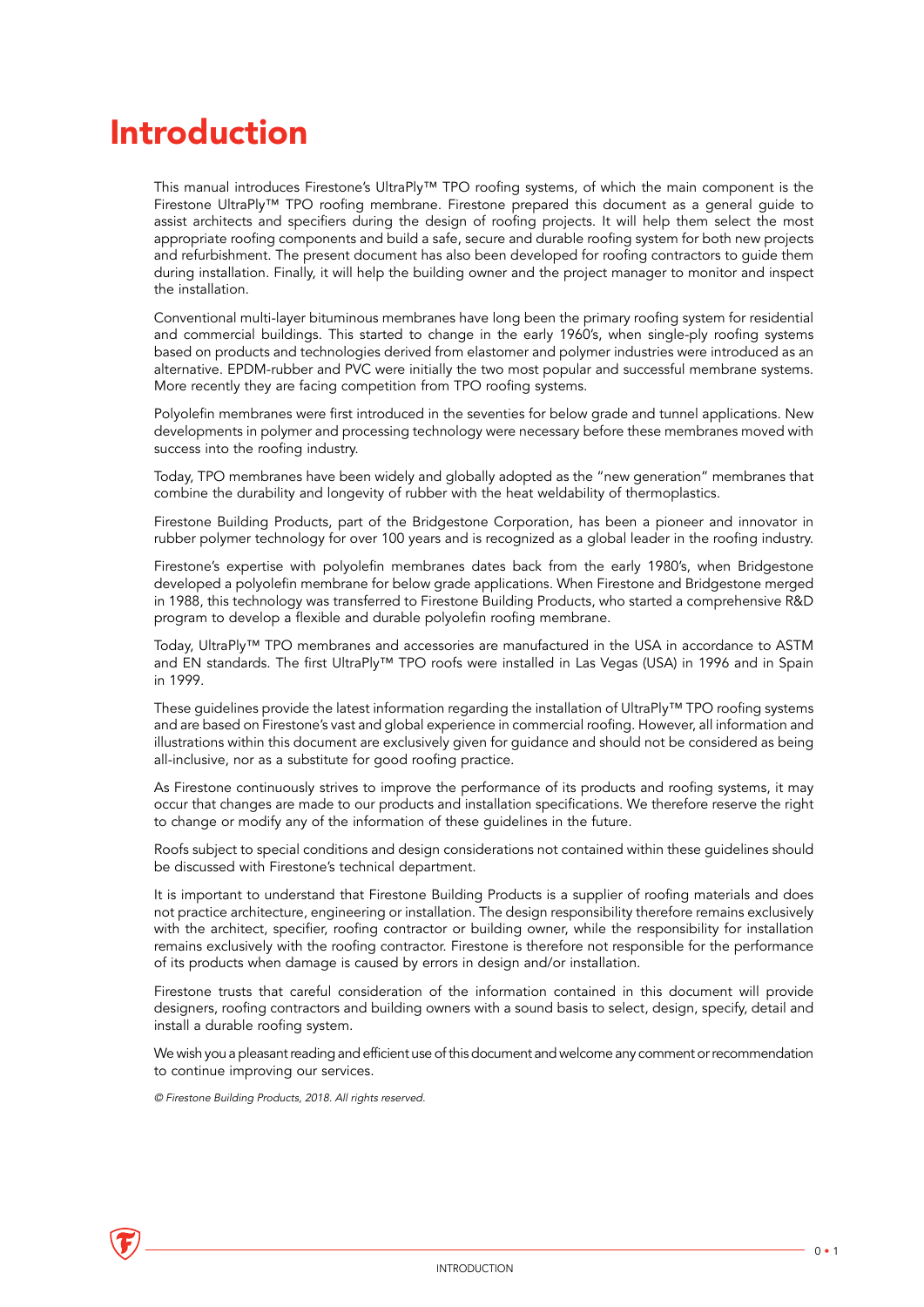## Note from the co-author:

My first experience with Firestone UltraPly™ TPO dates back to 1999 when I was asked to design and install a durable roofing system for a cold storage building in Salvador, Brazil. Firestone had just launched a new flexible polyolefin membrane after a decade of intensive testing and this membrane proved to offer a well balanced formulation with many unique benefits.

The success of this first project was followed by many other installations in South America. Factories, distribution centers, cold storage buildings, supermarkets and sport arenas were covered by a Firestone UltraPly™ TPO roofing system in conditions where the membrane remains exposed to extremely demanding conditions of heat, UV and ozone.

One project however exceeded by far the performance of the others: the new international airport terminal of Montevideo, capital city of Uruguay. New York-based architect Rafael Vinoly realised his first airport building in 2007 in his native country. The curvaceous wing-like roof design created an exceptional challenge for the Firestone UltraPly™ TPO membrane (lay flat properties, weldability, aesthetics, hail resistance, weathering, ease of maintenance,…). In addition, installation conditions (curve, slope, safety, climate, wind) were complicated and the roofing system had to meet with high standards of thermal performance, wind uplift and fire resistance.

This unique experience, in addition to the successful application of Firestone UltraPly™ TPO roofing systems in very diverse climates and conditions, opened my eyes as an architect. Firestone UltraPly™ TPO is a flexible membrane that is carefully and exceptionally well designed. In addition, Firestone offers a complete package, including vapor control layer, thermal insulation, cover board and a broad range of accessories that make installation easy and consistent. Also, it provides both specifier and contractor numerous possibilities for design and installation.

I therefore accepted the invitation of Firestone Building Products Europe to contribute to the design and development of these technical guidelines. The information of this document may help design and install the Firestone UltraPly™ TPO roofing system in a more efficient way.

Brussels, June 2018 – Ir-Architect Carl Van Overbeke

This document is meant only to highlight Firestone's products and specifications. Information is subject to change without notice. All products and specifications are listed in approximate weights and measurements. For complete product and detail information, please refer to the technical information posted on www.firestonebpe.com. Firestone takes responsibility for furnishing quality materials which meet Firestone's published product specifications. As neither Firestone itself nor its representatives practice architecture, Firestone offers no opinion on and expressly disclaims any responsibility for the soundness of any structure on which its products may be applied. If questions arise as to the soundness of a structure or its ability to support a planned installation properly, the owner should obtain opinions of competent structural engineers before proceeding. Firestone accepts no liability for any structural failure or for resultant damages and no Firestone Representative is authorized to vary this disclaimer.